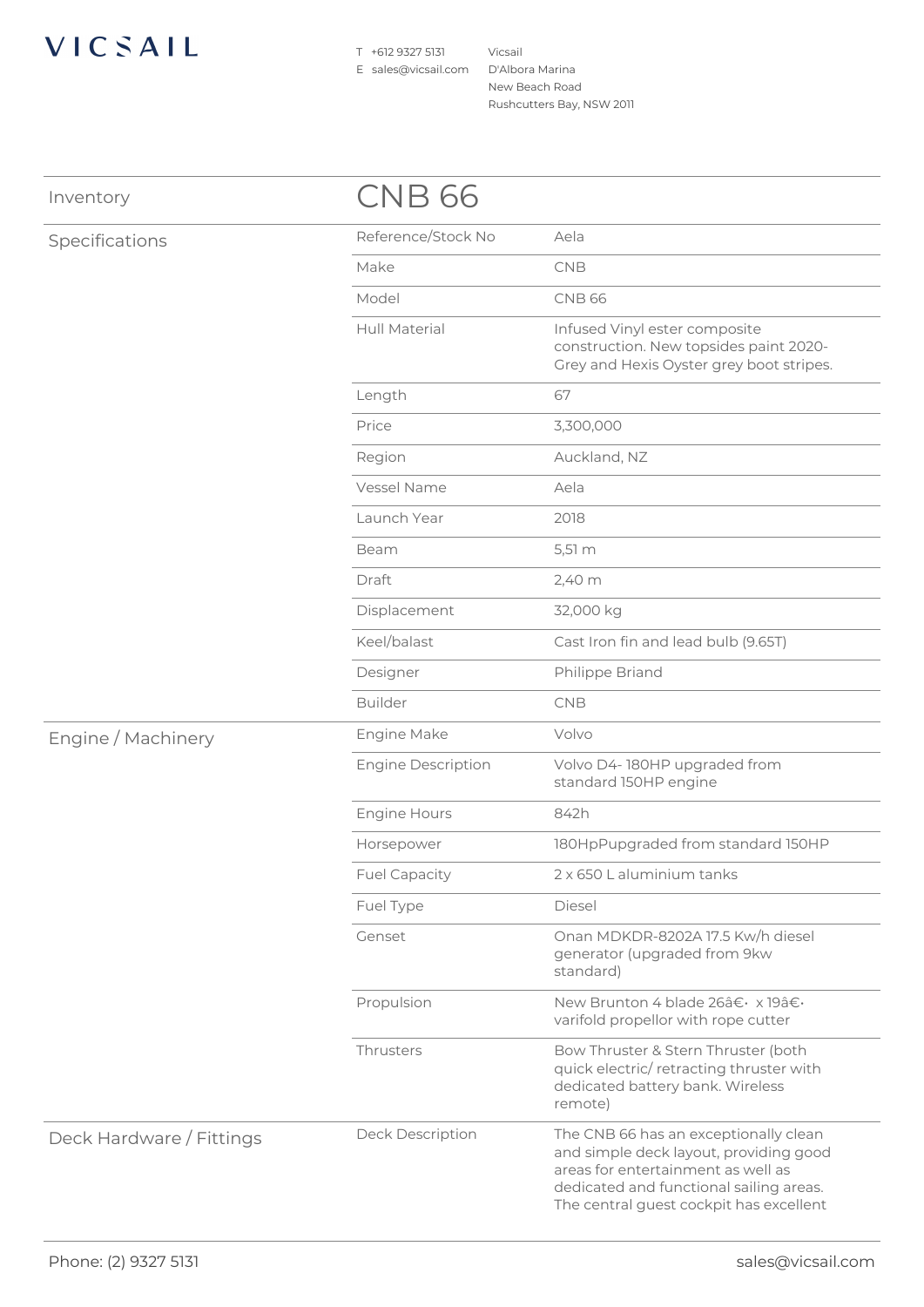|                                 | protection from the elements including<br>spray dodger and bimini with side<br>curtains.<br>The cockpit also features comfortable<br>seating areas with large dining table<br>that is electrically adjustable, drinks<br>fridge and storage areas. Cockpit<br>cushions included.<br>Aela has a teak laid deck, flush deck<br>hatches and high-quality deck fittings<br>throughout. The sailing hardware is all<br>Harken, including the upgraded electric<br>winches as follows:<br>- 2 x Harken Performa ST60 at Mast<br>base for halyards etc. Electric, 1 x<br>3-speed<br>- 2 x Harken Performa ST 70 electric<br>primaries<br>- 2 x Harken Performa ST 60 electric<br>secondary winches<br>- 1 x Harken Performa ST 60 Mainsheet<br>winch on island (upgraded to 3-speed)<br>- Custom remote control for electric<br>winches<br>- Winch buttons located suitably in the<br>cockpit<br>The helm stations on the aft deck are<br>very ergonomic and have comfortable<br>helm seats and pedestals for when<br>standing up to helm. Both stations<br>feature engine and thruster controls.<br>Swim Platform and Tender Garage: The<br>transom lowers to create a large swim |
|---------------------------------|-----------------------------------------------------------------------------------------------------------------------------------------------------------------------------------------------------------------------------------------------------------------------------------------------------------------------------------------------------------------------------------------------------------------------------------------------------------------------------------------------------------------------------------------------------------------------------------------------------------------------------------------------------------------------------------------------------------------------------------------------------------------------------------------------------------------------------------------------------------------------------------------------------------------------------------------------------------------------------------------------------------------------------------------------------------------------------------------------------------------------------------------------------------------------------|
|                                 | platform and water toys area, plus<br>access to the tender. Included is a swim<br>ladder, tender cleats, and tender<br>launching apparatus. An Opacmare<br>Hydraulic gangway is also fitted in the<br>transom, and this extends to 1.9m stern<br>too access.<br>The tender garage is a watertight locker<br>with sliders and electric winch for<br>launch and recovery. Access from on<br>deck is via a large deck hatch.                                                                                                                                                                                                                                                                                                                                                                                                                                                                                                                                                                                                                                                                                                                                                   |
| Tender                          | CNB designed the 66 to perfectly<br>accommodate the Williams 345 Jet<br>Tender, and it can be launched and<br>retrieved in a few minutes. The tender<br>has suitable safety gear.                                                                                                                                                                                                                                                                                                                                                                                                                                                                                                                                                                                                                                                                                                                                                                                                                                                                                                                                                                                           |
| Ground Tackle / Anchor<br>Winch | Aela has a fixed Carbon Bowsprit with<br>Bobstay and the anchor launching<br>system is incorporated inside. The<br>anchor is an Ultra Stainless-Steel anchor<br>with 100m anchor chain, electric<br>windlass with remote and deck wash<br>(fresh/salt water). A retractable capstan<br>is also fitted on the foredeck.                                                                                                                                                                                                                                                                                                                                                                                                                                                                                                                                                                                                                                                                                                                                                                                                                                                      |
| Accommodation<br>Description    | Aela's interior accommodation is<br>open and full of natural light.<br>The interior finish is known as "Albe<br>Ambience†from the CNB factory                                                                                                                                                                                                                                                                                                                                                                                                                                                                                                                                                                                                                                                                                                                                                                                                                                                                                                                                                                                                                               |

Accommodation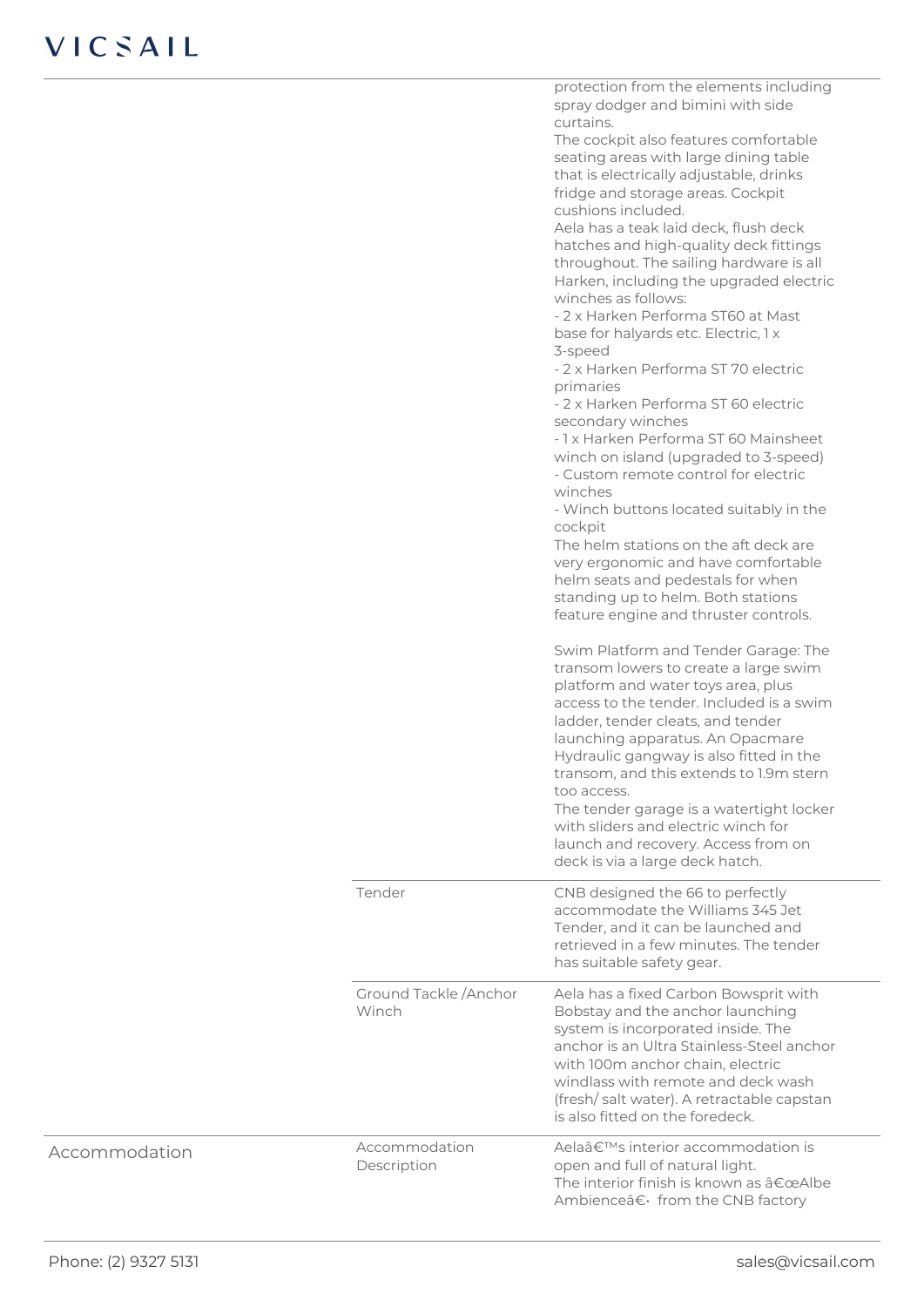which is a Limewashed European Oak timber with open grain and satin varnish Oak floorboard. There are 4 quest cabins with owner's cabin forward, two guest cabins amidships and comfortable aft cabin that can be set up as another guest cabin or for crew.

Saloon: The main saloon is just 6 shallow steps down from the cockpit and is considered a pilot house. There are comfortable lounges both sides (Starboard Side has convertible day bed) and a proper dining table to port. The sofa Upholstery is Pierre Frey leather. The full-size windows of the saloon provide great connection to the outside but for privacy these widows feature concealed blinds. There are also hatches in the cabin top for natural ventilation with blinds/ screens. The dining table is modular and has motorized raise/lower function to cater for either canapés or fine dining. When dining, the starboard side sofa in-fills make up the additional seating around the table. Mounted on a swivel bracket on the

starboard bulkhead is a 42†· TV which is connected to the yachts entertainment system, and opposite on the port side is chart plotter, VHF radio etc for navigation and communications. The engine room is located directly below the main saloon. The floorboards raise on hinges and are insulated from noise and heat.

Owners Cabin: The owners cabin forward is full beam with large hull windows and a walk around double bed facing aft. There is a desk/ dressing table plus great storage in surrounding wardrobe cabinetry and carpet is fitted in this cabin. The bed has lee-cloths for when at sea and like the rest of the interior, the lighting throughout has been upgraded including lamps. The cabin also features large Ensuite forward, 40†· TV, safe and air conditioning.

Midships Guest Cabins: There are two cabins on either side of the centreline passageway. These are very good  $\hat{a} \in \text{cese} \, a \in \text{c}$  berths as they set up with Lee clothes and are close to the middle of the boat. Both cabins have separate air conditioning control and hull windows. The port side VIP guest cabin has convertible large Twin/ double bed arrangement, and good sized Ensuite and hanging locker. The Starboard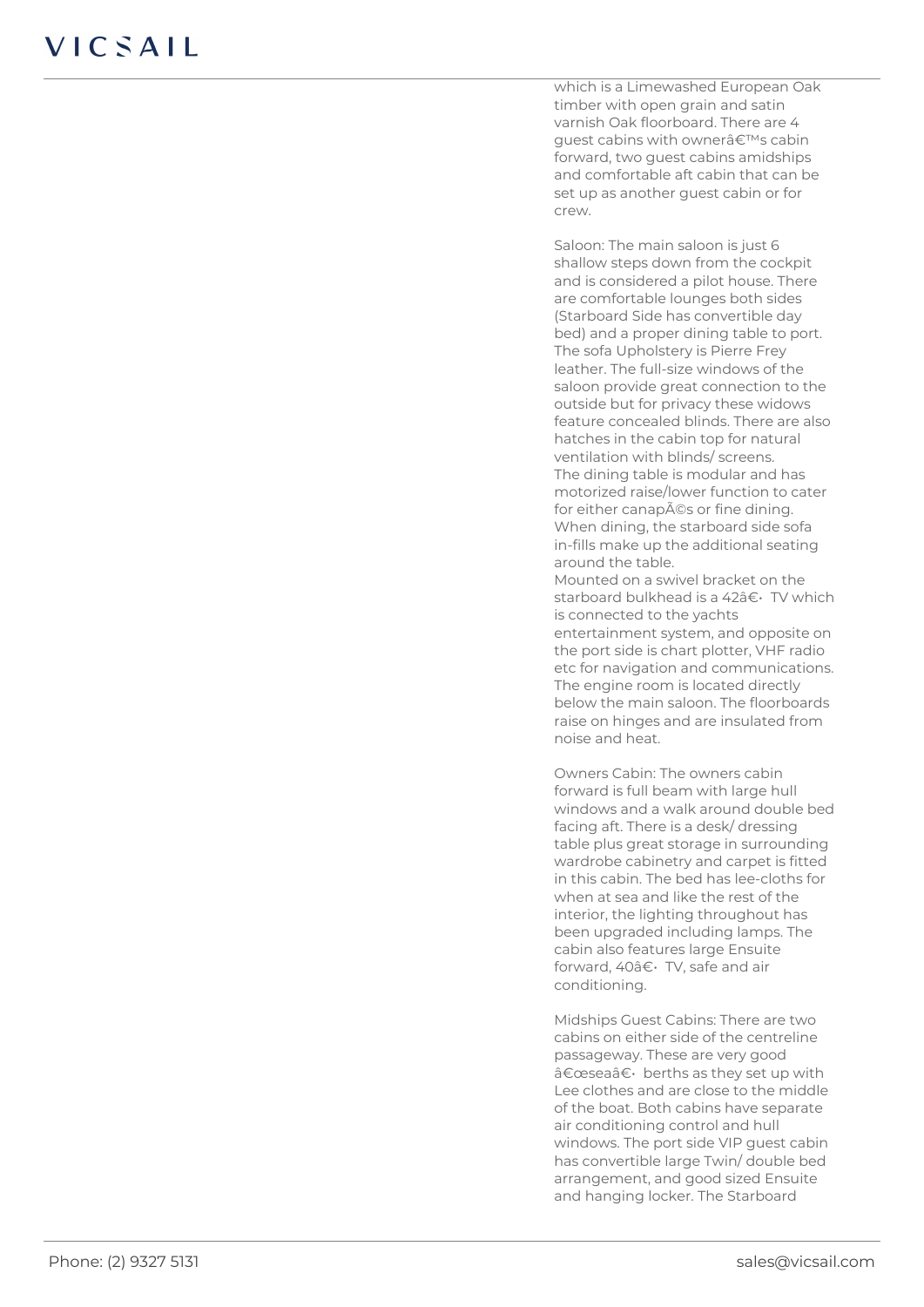|                  |                           | cabin has twin bunk beds, good storage<br>and ensuite which doubles as a day<br>head.                                                                                                                                                                                                                                                                                                                                                                                                                                                                                                                                                                                                       |
|------------------|---------------------------|---------------------------------------------------------------------------------------------------------------------------------------------------------------------------------------------------------------------------------------------------------------------------------------------------------------------------------------------------------------------------------------------------------------------------------------------------------------------------------------------------------------------------------------------------------------------------------------------------------------------------------------------------------------------------------------------|
|                  |                           | Aft Cabin: The aft cabin is located off the<br>galley to starboard and is designed as<br>either an additional guest cabin, or<br>crew cabin depending on usage of the<br>boat. This cabin also has the choice of<br>double or twin beds, large ensuite with<br>separate shower stall and air<br>conditioning.                                                                                                                                                                                                                                                                                                                                                                               |
|                  |                           | Bathrooms: All bathrooms onboard<br>Aela are finished with white with Corian<br>bench tops on Oak cabinets, large,<br>mirrored shaving cabinets with built in<br>lighting, Tecma Electric, FW flush toilets<br>and heated towel rails.                                                                                                                                                                                                                                                                                                                                                                                                                                                      |
|                  | Air Conditioning          | 2 x 50,000 BTU Reverse Cycle Air<br>Conditioning units to service saloon and<br>all cabins. Independent control in each<br>cabin and main saloon.                                                                                                                                                                                                                                                                                                                                                                                                                                                                                                                                           |
|                  | Entertainment             | TV in owner's cabin and saloon.<br>Yamaha audio equipment in saloon and<br>cockpit. Omni max TV/FM aerial<br>mounted on the top of the mast.                                                                                                                                                                                                                                                                                                                                                                                                                                                                                                                                                |
| Galley           | <b>Galley Description</b> | The galley on the CNB 66 is aft of the<br>main saloon to port but is still cleverly<br>connected to the main entertainment<br>area via servery and wide passageway.<br>The galley is spacious, ergonomic, has<br>excellent storage and ventilation and<br>runs parallel to the centreline making it<br>an ideal galley for use at sea.<br>Galley equipment includes Miele<br>Appliances:<br>- Gimballing Cooktop with custom<br>Stainless-Steel pot rack on stove top<br>- Wall mount convection oven/<br>microwave<br>- Upright SS fridge/ freezer with<br>additional 160L Freezer in galley<br>- Dishwasher<br>- Washing machine/Drier<br>- Wine Fridge for 23 bottles<br>- In-sinkerator |
|                  | <b>Water Capacity</b>     | 2 x 500 L in new stainless-steel tanks                                                                                                                                                                                                                                                                                                                                                                                                                                                                                                                                                                                                                                                      |
|                  | Water Maker               | Sea Recovery 220V Aquamatic 280/hr<br>unit. 167 hrs (July 2021)                                                                                                                                                                                                                                                                                                                                                                                                                                                                                                                                                                                                                             |
| Safety Equipment | Safety Gear               | Safety gear to be audited, but boat is<br>set up for Cat 1 Ocean safety, and MCA<br>approved for commercial operation in<br>Europe. Liferafts, EPIRB, MOM man<br>overboard module, Electric and manual<br>bilge pumps, MCA Approved foghorn,<br>engine room air inlet shut offs, mast<br>lights, firefighting system etc.                                                                                                                                                                                                                                                                                                                                                                   |